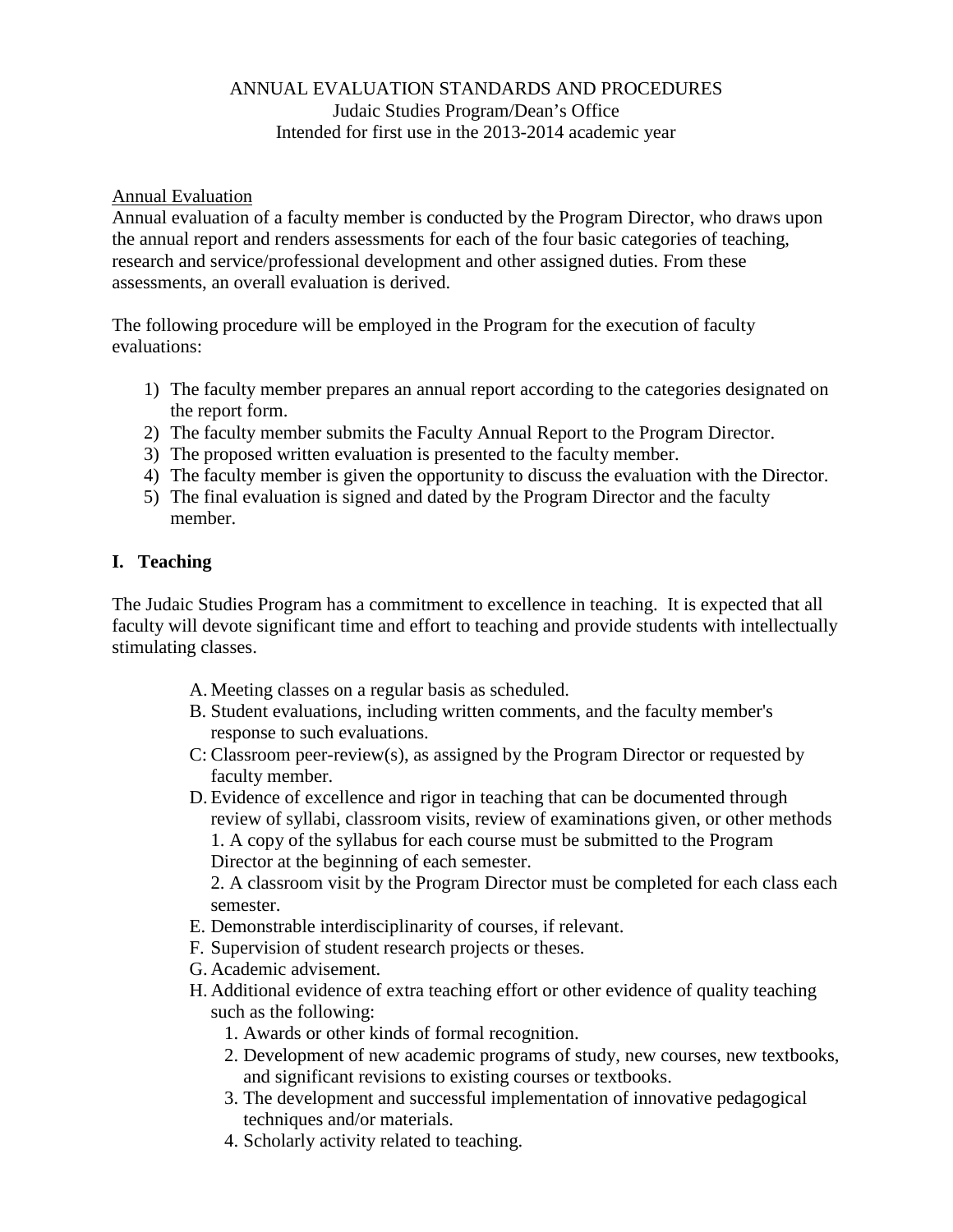- 5. Oversight of independent studies, directed readings, and internships.
- 6. Teaching of Honors courses, or participation on Honors thesis committee.
- 7. Service related to teaching.
- 8. Presentation of guest lectures in classes taught by other instructors.

I. Instructors are expected to:

- 1. Hold scheduled office hours;
- 2. Reply in a timely fashion to student inquiries;
- 3. Provide effective and accurate advisement when requested
- 4. Provide clear, detailed course syllabi that meet the university requirements;
- 5. Give fair examinations and returns them in a timely fashion.
- 6. Provide book orders on time as required by State legislature.
- 7. Meet with students in final examination period in compliance with UCF regulations.
- 8. Submit grades on time.

The activities outlined above are not rank-ordered. However, it is expected that meritorious performance as teachers will be evidenced by indicators of pedagogical success, as well as effort, Faculty members may demonstrate their effectiveness as teachers by multiple means, including measures of student satisfaction, measures of student success, and/or peer review or recognition. Ratings for individual categories will be based upon quality and quantity of performance. For the rating, see below.

The assessments (and thus overall evaluations) are based upon the following kinds of standards of merit. The paradigmatic activities listed are not necessarily exhaustive, and other relevant activities may be counted by the Program Director if so requested by the faculty member.

Evaluation of faculty teaching will be based on an assessment of the following:

- 1. Student Evaluations
- 2. Course syllabi
- 3. Other class materials such as class notes, student exams, and assignments, and any other materials relevant to the faculty member's teaching assignment
- 4. Any relevant materials the faculty member may wish to submit
- 5. Unsolicited student communications (not anonymous)

### **Satisfactory**

The faculty member will receive a rating of "Satisfactory" in teaching based on fulfilling all of the following standards:

- 1. Meets classes on a regular basis as scheduled
- 2. Holds scheduled office hours
- 3. Replies in a timely fashion to student inquiries
- 4. Provides effective and accurate advisement when requested
- 5. Provides clear, detailed course syllabi that meet the university requirements
- 6. Gives fair examinations and returns them in a timely fashion
- 7. Gives final examinations during the final examination period in compliance with university regulations
- 8. Treats students in a respectful, professional way

## **Above Satisfactory**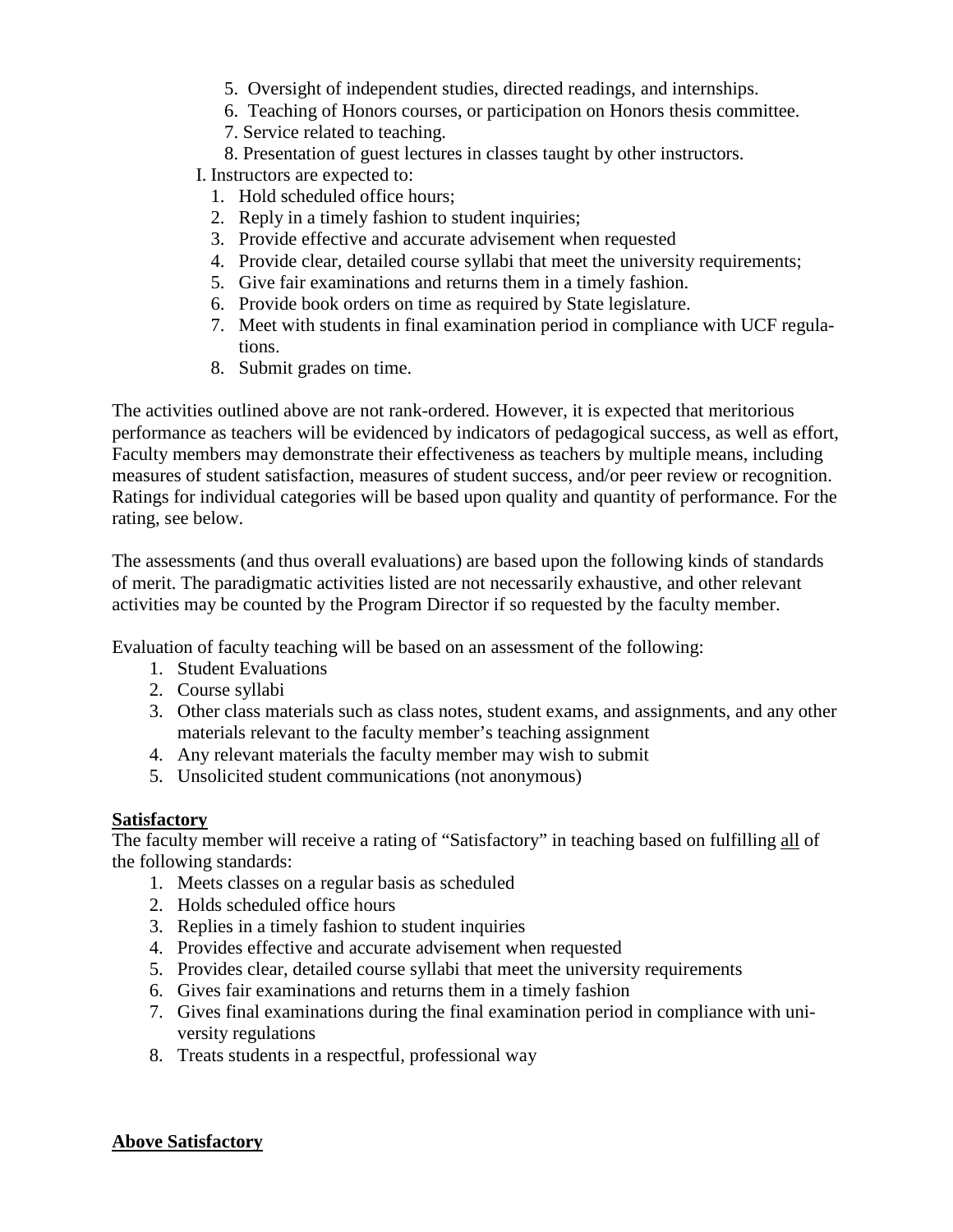The faculty member will receive a rating of "Above Satisfactory" if the faculty member meets the standards for a "Satisfactory" rating and in addition attains three (3) of the following:

- 1. Has student evaluations in a majority of courses above the CAH mean. This criterion will be measured by a comparison of the "Overall Assessment of Instructor" item
- 2. Has student evaluations in a majority of courses above the department mean. This criterion will be measured by a comparison of the "Overall Assessment of Instructor" item
- 3. Teaches an Honors class
- 4. Serves as a member of an Honors in a thesis committee
- 5. Teaches a web course (either M or W)
- 6. Teaches a large class of at least 50 students.
- 7. Teaches a new course
- 8. Supervises independent study, directed readings,and internships
- 9. Teaches more than five courses in the yearly evaluation period.
- 10. Performs some other noteworthy teaching activity that is not included in the above items. Faculty must provide documentation of noteworthy teaching activity such as:
	- a. The development and successful implementation of innovative pedagogical techniques
	- b. Scholarly activity related to teaching
	- c. Presentation of guest lecturers in classestaught by other instructors
- 11. Participates in a teaching-related workshop

## **Outstanding**

The faculty member will receive a rating of "Outstanding" if the faculty member meets the standards for an "Above Satisfactory" rating and in addition attains at least one of the following:

- 1. Fulfills a total of five (5) of the standards in the "Above Satisfactory" category
- 2. Wins a UCF TIP Award
- 3. Wins a CAH Excellence in Teaching Award
- 4. Supervises a completed Honors thesis
- 5. Supervision of student research projects, theses
- 6. Administers/Directorship of an academic program of study
- 7. Mentor adjuncts and other colleagues in teaching effectiveness
- 8. Serves as a consultant to other educationalinstitutions

# **II. Research and Creative Activity:**

The Judaic Studies Program expects all tenured and tenure-track faculty to have an active research program with a view to publishing scholarly monographs and peer-reviewed articles in international, national, and regional journals. Success in research means publication of scholarly monographs and peer-reviewed articles and it is on these bases that faculty research must be judged. Faculty will be expected to provide documentation for all research activity when requested to do so.

The following activities will be considered in assessing the merit of faculty research and creative activity. All research and creative activities should be related to the faculty member's disciplinary or interdisciplinary expertise.

- 1. Publication of scholarly books, articles, book reviews, and commentaries.
- 2. Translation of scholarly books and articles.
- 3. Editing of scholarly books and journals.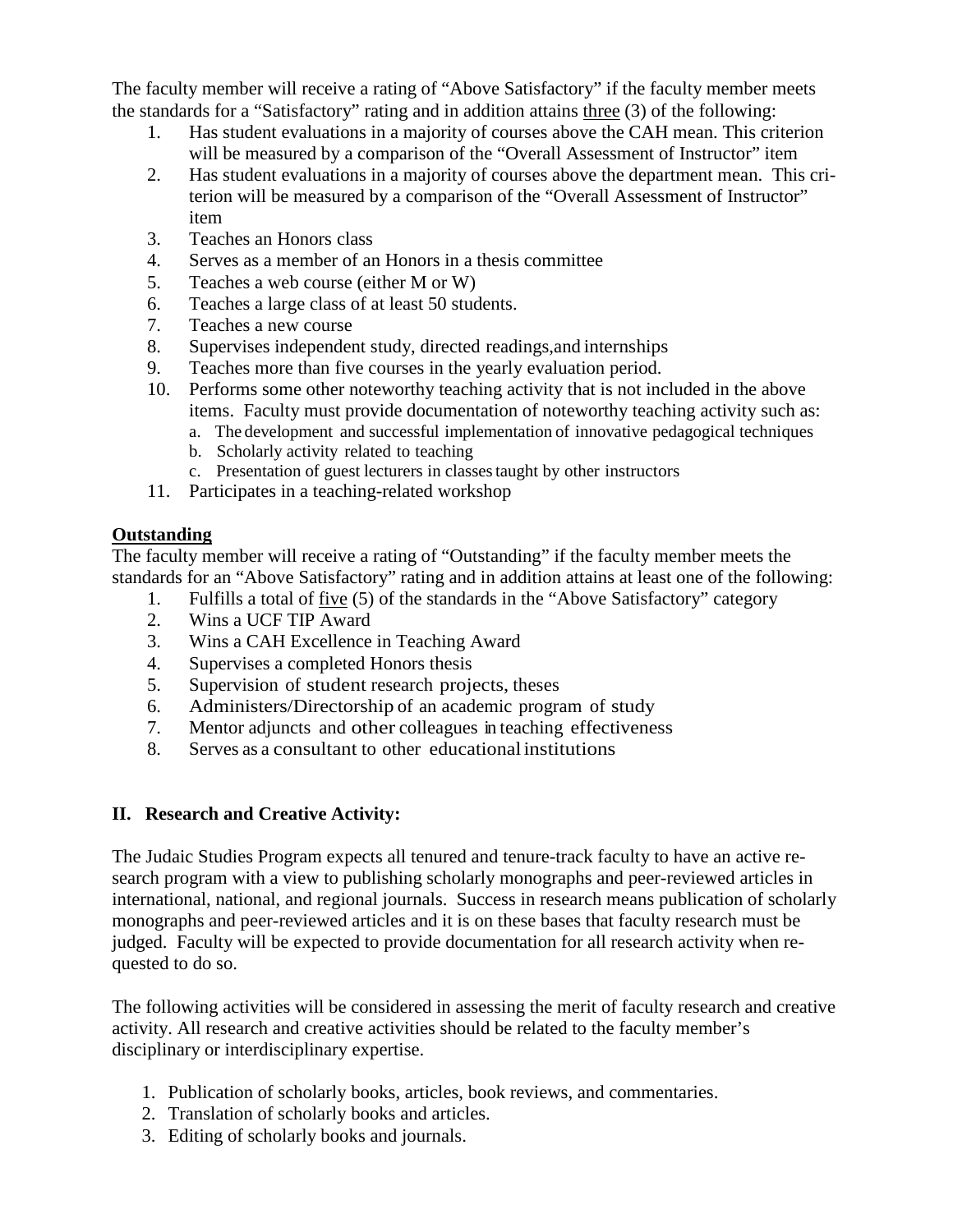- 4. Production of scholarly materials in alternative media.
- 5. Scholarly presentations at professional conferences.
- 6. Funded grant activity.
- 7. Submission of grant applications, book proposals, essays or other relevant work for professional review and consideration.
- 8. Demonstration of interdisciplinarity in research, if relevant.

The activities outlined above are not rank-ordered. However, the following general principles will apply in assessing the merit of scholarly and creative activities:

- 1. Books rank above articles, articles rank above published reviews and commentaries.
- 2. Authored books rank above edited books or textbooks.
- *3.* Peer-reviewed activities rank above non peer-reviewed activities.
- 4. Work published in international or national journals or presented at international or national conferences ranks above work published in regional or state journals or presented at regional or state conferences.
- 5. Publications rank above presentations.
- 6. Funded grant proposals rank above grant submissions.
- 7. Work accepted for publication, presentation, or distribution ranks above work submitted.
- 8. Work-in-progress that has not been presented, submitted, accepted, contracted, or funded will not be counted.
- 9. Peer-reviewed electronic publications will be evaluated according to the same principles as print publications, namely those listed above.
- 10. Articles will count only one time, either in the year they are accepted or the year they are published. Book and book chapters will count only time, either in the year they are in press or the year they are published.
- 11.In cases of multiple authorship, the first author shall be assumed to be the primary author unless information is provided that indicates otherwise.

### **Satisfactory**

The faculty member will receive a rating of "Satisfactory" if the faculty member meets one of the following standards:

- 1. Demonstrates progress on a book length manuscript
- 2. Submits a substantial article to a peer-reviewed journal
- 3. Publishes a book review in a scholarly journal
- 4. Publishes an article in a non-peer-reviewed journal
- 5. Submits a grant proposal, internal or external

## **Above Satisfactory**

The faculty member will receive a rating of "Above Satisfactory" if the faculty member meets the requirements for a "Satisfactory" rating and in addition fulfills one of the following standards:

1. Authors a scheduled paper presented at a state, regional, national, or international professional conference

Publishes a peer-reviewed book chapter (written or translatedHas an article accepted or published in a peer-reviewed journal (written or translated)\*

- 2. Has a book manuscript under consideration at a reputable press.
- 3. Has an internal grant proposal funded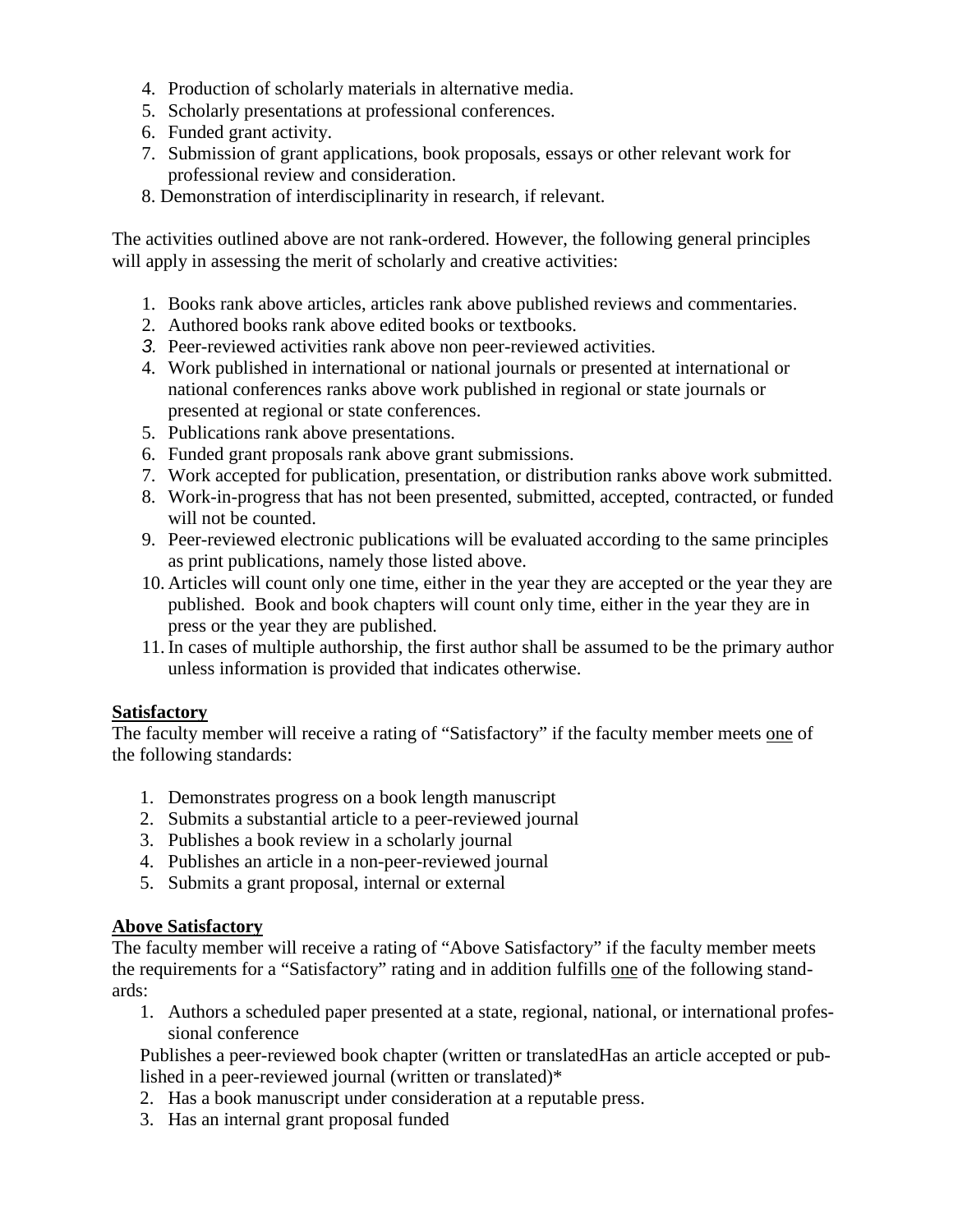## **Outstanding**

The faculty member will receive a rating of "Outstanding" if the faculty member meets any one of the following standards:

- 1. Publishes a scholarly monograph or translates one
- 2. Publishes an edited book or translates one
- 3. Publishes two articles in peer-reviewed journals or two book chapters or one article in a peer-reviewed journal and one book chapter
- 4. Publishes an article in a peer-reviewed journal or a book chapter and presents two papers at state, regional, national, or international conferences
- 5. Obtains a funded external grant
- 6. Publishes as co-author a scholarly book
- 7. Publishes a text book with a reputable press
- 8. Wins a UCF RIA Award

## **III. Service and Professional Development**

Although less important than Teaching and Research, all faculty are expected to provide service to the program, the college, and the university as well as to professional organizations.

- A. University Service
	- 1. Membership and active and effective participation on Office, College or University committees; Faculty Senate.
	- 2. Organizing, or participating in, workshops or seminars related to the mission of the Office, College or University.
	- 3. Coordination of special academic programs.
	- 4. Advisor to campus organizations.
	- 5. On two or more departmental standing committees.
	- 6. Serves on a department search committee.
	- 7. Serves on a CAH committee.
	- 8. Serves on a university committee.
	- 9. Chairs a department standing committee, a department search committee, a CAH committee, or a university committee.
	- 10. Chairs the department's Research Colloquium series.
	- 11. Other service (such as special assignments).
	- 12. Provides substantial service to a student organization.
	- 13. Gives a public lecture on a Judaic subject to a local or regional group or organization.
	- 14. Gives a talk on a Judaic subject to a public, private, or charter school.
	- 15. Consults with a public, private, or charter school to improve history education.
	- 16. Serves as an officer for a local, regional, state, national or international professional organization.
	- 17. Evaluates a manuscript for a professional journal or assesses a book for publication for a press.
	- 18. Publishes a book review in a newspaper.
	- 19. Serves as a chairperson for, or a discussant on, a panel at a state, regional, national or international professional meeting.
	- 20. Provides an interview on a Judaic subject to a local or national media outlet
	- 21. Is responsible for a public lecture by a distinguished Judaic speaker from outside UCF at UCF.
	- 22. Organizes a professional conference, seminar, or workshop.
	- 23. Serves on an advisory professional board or an editorial board.